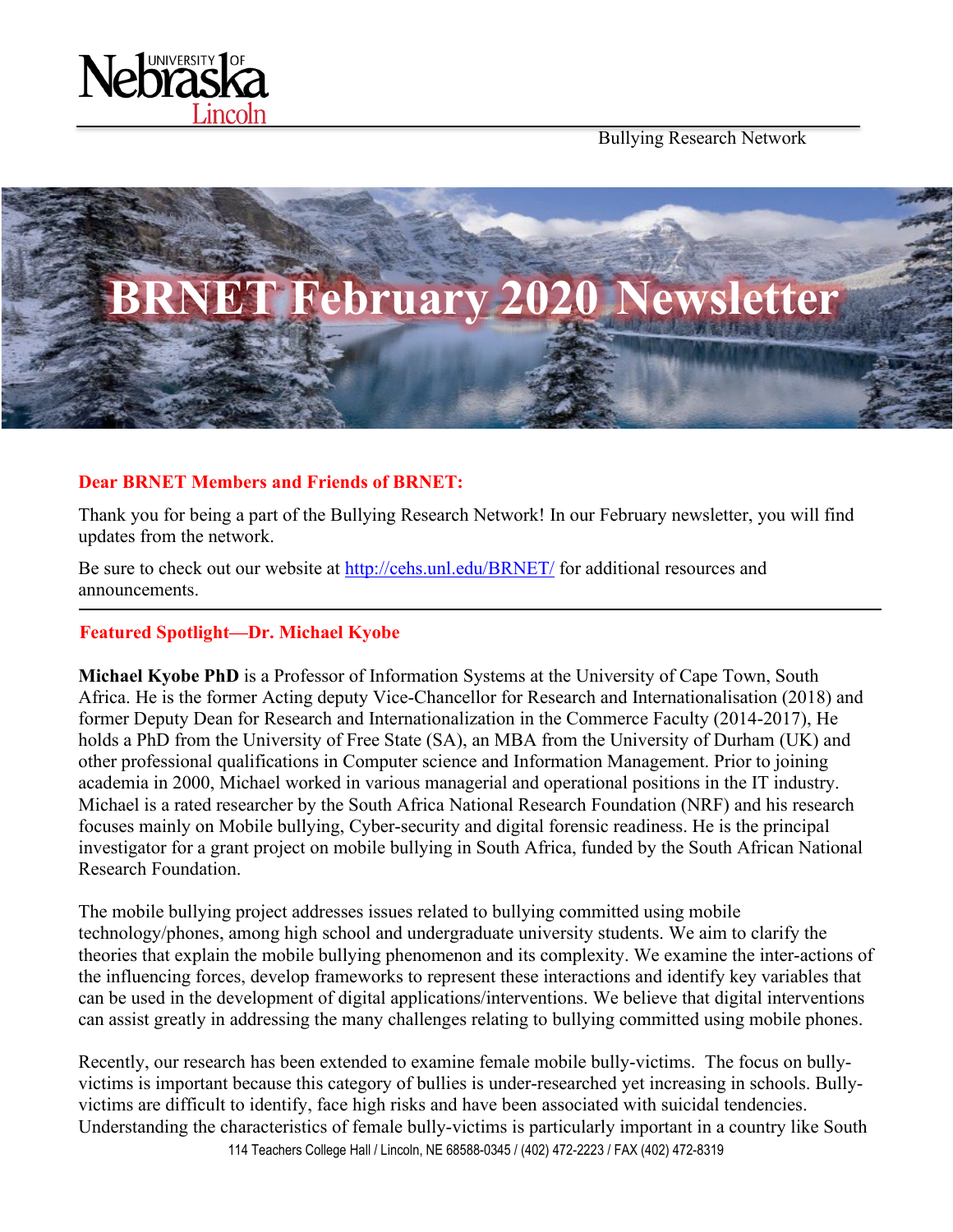Africa, where the level of crime against females is among the highest in the world.

Our mobile bullying project also aims to develop human capacity. There are 2 Post-docs, 5 PhD students and 3 Master's students researching various aspects of mobile bullying and developing mobile based applications to be used as interventions. Their topics include: development of forensic readiness capabilities of schools to minimize mobile bullying in rural township schools; Identifying characteristics of socially integrated mobile bully-victims through a mobile application; Development of mobile applications to enhance awareness of mobile bullying in South African High Schools; and development of mobile application to aid law enforcement in diagnosing and preventing mobile bully-victim behavior.

Michael collaborates with a number of international scholars. He is a member of the International Bullying Prevention Association (IBPA) and coordinates an initiative to promote cooperation among African researchers engaged in bullying prevention and intervention in Africa. He works with various schools and community policing forums in South Africa to create awareness of mobile bullying and to develop effective interventions. He is also a keynote speaker at leading forums, e.g. the World Antibullying Forum in Dublin, Ireland (2019).

Michael would be pleased to share thoughts and ideas about his work with BRNET members interested in bullying committed using mobile phones.

# **Selected Recent Publications**

Kyobe, M. and Lusinga, S. (2018). Factors in Reporting Mobile Victimisation in South African schools, in Bullying prevention and intervention at school: Integrating Theory and Research into Best Practices. Editor: Gordon, Jacob U'Mofe (Ed.), Springer, ISBN 978-3-319-95413-4

Kyobe, M., Mimbi, L., Nembandona, D., and Mtshazi, S. (2018). Mobile Bullying Among Rural South African Students: Examining the Applicability of Existing Theories and Policy Implications. The African Journal of Information Systems, 10(2) ISSN: 1936-0282

Ndyave, Z.C. & Kyobe, M.E. (2018). Examining social network applications features that enhance mobile bullying behaviour, Proceedings of the African Conference on Information Systems & Technology 2018, ACIST 2018 - CAPE TOWN, SOUTH AFRICA, 9th – 10th July 2018, ISSN: 2467-8988.

Ndyave and Kyobe (2019). Mobile Bully-victim Behaviour on Facebook: The case of South African Students. IEEE IEMCON2019, October 16-19 2019, Vancouver, Canada (IEEE Xplore Digital Library)

Lusinga, S. and Kyobe M. (2017). Testing a Typology of Mobile Phone Victimisation Using Cluster Analysis. The Electronic Journal of Information Systems in Developing Countries (2017) 78, 6.

Kyobe, Oosterwyk, & Oluyomi. (2016). The Nature Of Mobile Bullying & Victimisation In The Western Cape High Schools of South Africa, The African Journal of Information Systems, Vol. 8: Iss. 2, Article 3, 2016.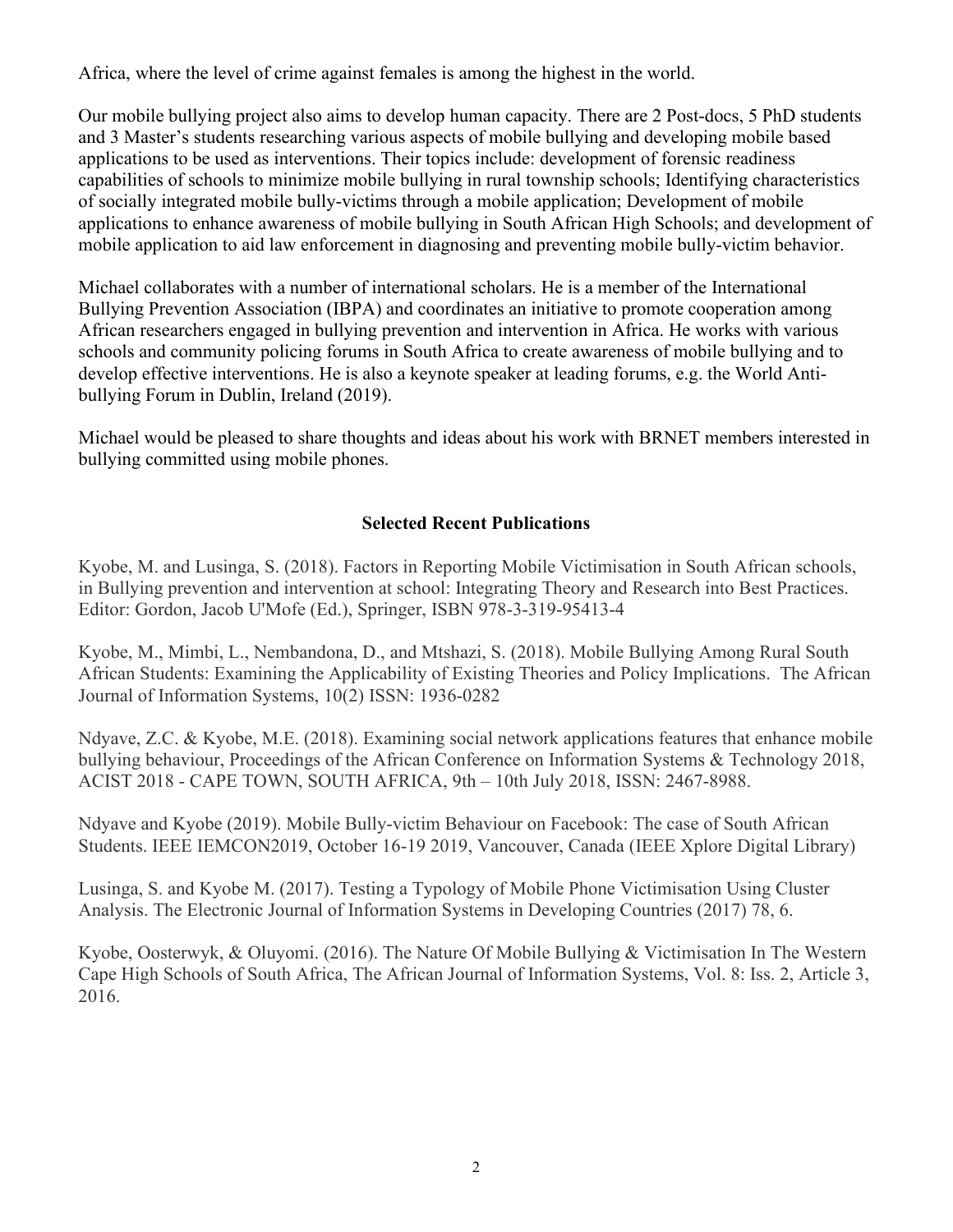# **BRNET New Members!**

BRNET has a current total of 234 members! Welcome to the BRNET, **Drs. Wright & Fung**!

#### **New Friends of BRNET!**

BRNET has a current total of 83 'Friends!' Welcome, **Raluca Balan & Dr. Liesbeth Mercken**!

Please send recommendations for potential BRNET members (i.e., faculty, researchers, and clinicians who are conducting research on bullying or related topics) to Drs. Shelley Hymel, Susan Swearer, or to [bullyresearchnet@gmail.com.](mailto:bullyresearchnet@gmail.com)

*If you have recently joined BRNET and have not yet provided your information, please send the following to [bullyresearchnet@gmail.com.](mailto:bullyresearchnet@gmail.com)*

- 1) contact information that can be posted on the website;
- 2) a brief biography of you and your work;
- 3) a list of current/ongoing projects in this area;
- 4) an annotated bibliography of your work in this area (i.e., full reference plus a few sentences about the work), and;
- 5) relevant web-based links you would like to share.

#### **Friends of BRNET**

Friends of BRNET is a group of graduate students, administrators, parents, and individuals who are interested in learning more about the Bullying Research Network. Friends of BRNET receive our monthly e-newsletter. If you are interested in becoming a Friend of BRNET or want to refer someone to Friends of BRNET, please email Alia Noetzel, the BRNET Coordinator, at [bullyresearchnet@gmail.com](mailto:bullyresearchnet@gmail.com) with the following information: name, title, address, and email address.

#### **BRNET Member Grant/Funding Announcements**

Receipt of funding facilitates the BRNET mission to conduct interdisciplinary research related to bullying and aggression, with particular attention being paid to the link between basic and applied research. Thus, the BRNET directors are excited to offer members a new opportunity to share grants (and other sources of funding) they have received for their research projects.

Funding varies across countries and is not limited to federal grants. If you are interested in sharing your grants or funding with other BRNET members, please send an abstract of the research funding along with the funding source to bully research net  $\omega$  gmail.com and we will post the information on our website.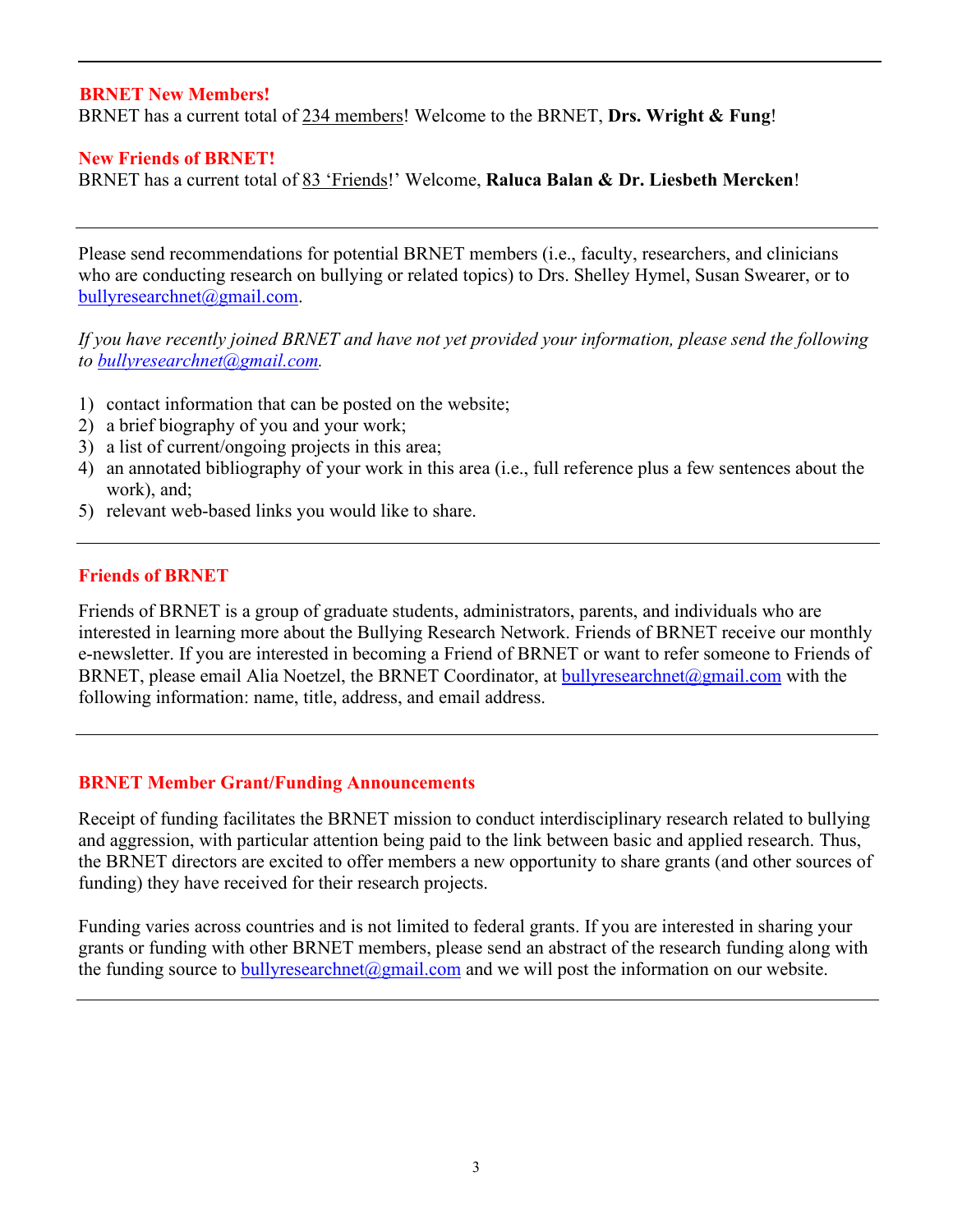# **BRNET MEMBER ANNOUNCEMENTS**

# **(1) Scandinavian Journal of Psychology Special Issue**

BRNET member Dr. Thornberg has organized a special issue of the Scandinavian Journal of Psychology, titled "School Bullying and Cyberbullying Among Children and Adolescents." Please refer to the following link for the articles and further details:<https://onlinelibrary.wiley.com/toc/14679450/2020/61/1>

### **(2) Journal of School Violence Special Issue**

BRNET members Drs. Hong & Espelage have guest-edited a special issue of the Journal of School Violence, titled "Firearms, Homicide, and Perceptions of Safety in American Schools Post-Columbine." Please refer to the following link for the articles and further details: [https://www.tandfonline.com/toc/wjsv20/19/1?nav=tocList.](https://urldefense.proofpoint.com/v2/url?u=https-3A__www.tandfonline.com_toc_wjsv20_19_1-3Fnav-3DtocList&d=DwMFAw&c=Cu5g146wZdoqVuKpTNsYHeFX_rg6kWhlkLF8Eft-wwo&r=cXoPjE5bhAYAw7UpUbU1OVNKQBjHq0uZTOrbgqFBDIg&m=7MynkyfIUI9cXc2Pw-WVjSGQuV6CuBcFNN1kVCZgk5A&s=IAq_4mRigsRl78KufKxJ2E2swGZTuaRgpV5g0niRARo&e=)

# **(3) BRNET Member Forthcoming Books**

BRNET member Dr. Peter K. Smith has edited a new book titled, "Making an Impact on School Bullying." This invaluable book looks at a range of practical interventions that have addressed the problem of school bullying. Each chapter examines the context in which the intervention took place, how theoretical knowledge transferred into practice, and the impact and legacy of the work. Covering the most important and widely-used strategies to combat bullying, the book provides readers with a roadmap to developing practical and impactful interventions, as well as examining the lessons learned and the challenges still to be met. Please refer to the attached PDF for additional information and a 20% discount code.

BRNET members Drs. Cohen & Espelage have a new book titled, "Feeling Safe in School: Bullying and Violence Prevention Around the World," to be published in April 2020. Featuring analysis and commentaries from experts in public health, psychology, and school improvement, "Feeling Safe in School" addresses social, emotional, and intellectual aspects of safety as well as physical safety. The experts offer candid and unique insights into the way eleven different countries view and define what it means to feel safe in school, the types of goals and strategies that are being used to promote safety, and whether and how measures are being used to gauge progress. Please refer to [https://www.hepg.org/hep](https://www.hepg.org/hep-home/books/feeling-safe-in-school)[home/books/feeling-safe-in-school#](https://www.hepg.org/hep-home/books/feeling-safe-in-school) for more information.

BRNET member Dr. Nassem has a new book titled, "The Teacher's Guide to Resolving School Bullying: Evidence-Based Strategies and Pupil-Led Interventions." In this book, new approaches are recommended which have arisen from Dr. Nassem's research into the complexity of school bullying from the child's perspective. Dr. Nassem states that these approaches will help school practitioners who are responsible for dealing with bullying to feel confident and equipped to do so. Please refer to <https://www.amazon.com/Teachers-Guide-Resolving-School-Bullying/dp/1785924192> for more information.

# **(4) Article of Interest**

Attached, please find a new article featuring BRNET member Dr. Elizabeth Nassem. Below, you will find the citation.

Nassem, E. M. (2017). The complexity of children's involvement in school bullying. *Journal of Children's Services*.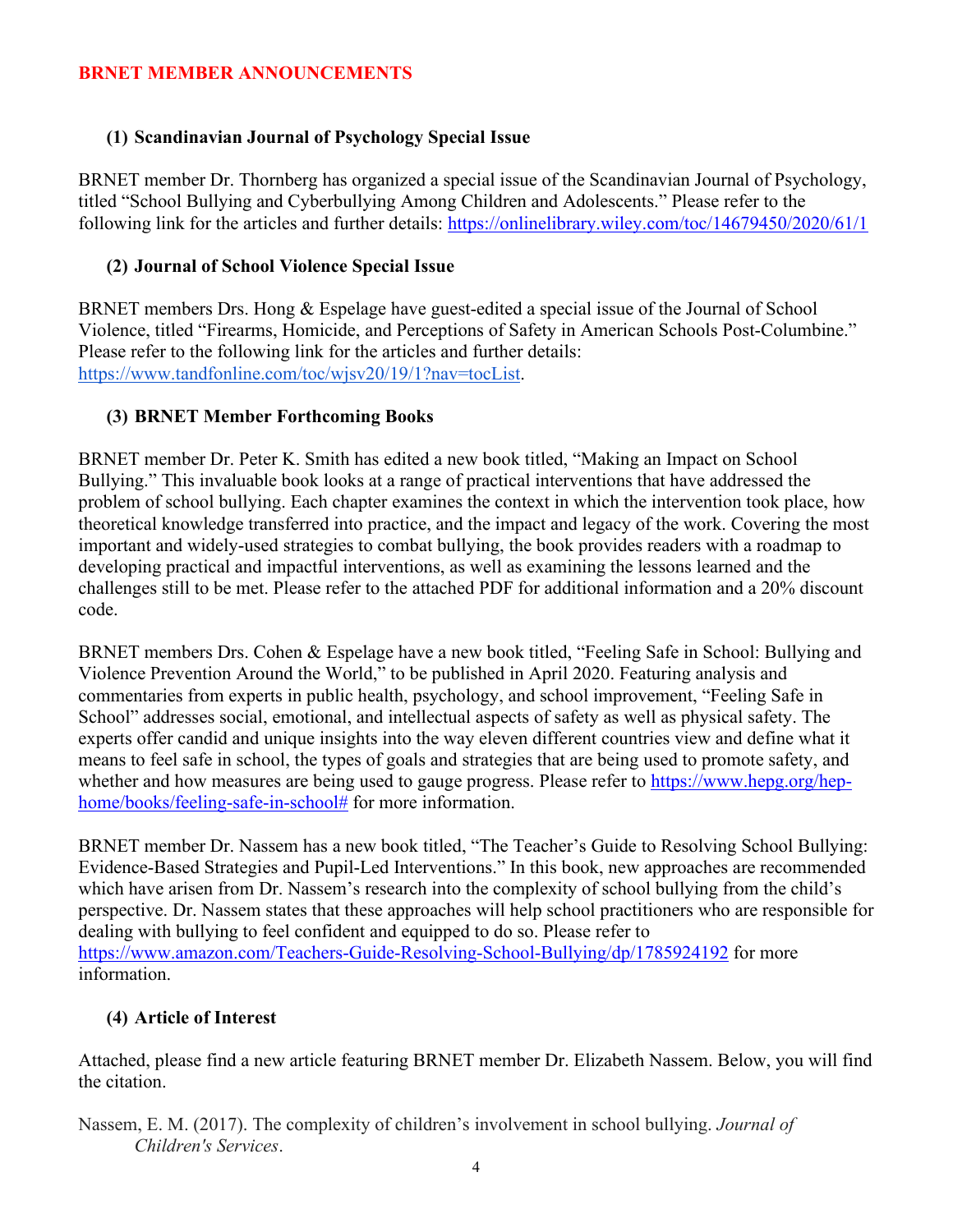# **(5) Job Opportunity**

The Department of Child and Youth Studies at Brock University, St. Catharines, Ontario invites applications for a SSHRC Canada Research Chair Tier 2 position in Children and Youth: Performance and Mental Health at the rank of assistant or associate professor level to commence July 1, 2020. Please see attached PDF for additional information.

### **(6) Save the Date—Workshop on Aggression 2020 in Turku, Finland**

The 25th Workshop on Aggression will take place on **November 13-14, 2020** in Turku, Finland, with the overarching theme "Prevention of aggression and violence among and against youth." Please come to meet researchers studying bullying, dating violence, online abuse and grooming, child maltreatment, and other types of aggression, and evidence-based prevention of these global challenges. This workshop is hosted by BRNET member, Dr. Christina Salmivalli.

# **(7) Save the Date—Bullying Research Symposium 2020 in Vienna, Austria**

The Bullying Research Symposium (BRS) will take place on **November 6-7, 2020** at the University of Vienna (Austria) and addresses scholars on all career stages with a research focus on school bullying. The aim of the symposium is a more intensive exchange about the ongoing research and to set up a closer network between the individual researchers and/or research teams.

Besides the keynotes the program will include shorter presentations, symposia, databased workshops and a poster session. The thematic focus is set around teachers and school bullying. We are very proud to welcome Prof. Dr. Sheri Bauman (University of Arizona, USA) and Prof. Yuichi Toda (Osaka Kyoiku University, Japan) in Vienna as keynote speakers, who will provide input from an international perspective.

More information on registration and submission follows in early 2020. Contact: [antonia.paljakka@univie.ac.at.](mailto:antonia.paljakka@univie.ac.at)

# **(8) Article of Interest**

Attached, please find a new article featuring BRNET member Dr. Mark Van Ryzin. Below, you will find the citation.

Van Ryzin, M. J., & Roseth, C. J. (2019). Effects of cooperative learning on peer relations, empathy, and bullying in middle school. *Aggressive Behavior, 45*(6), 643-651. https://doi.org/10.1002%2Fab.21858